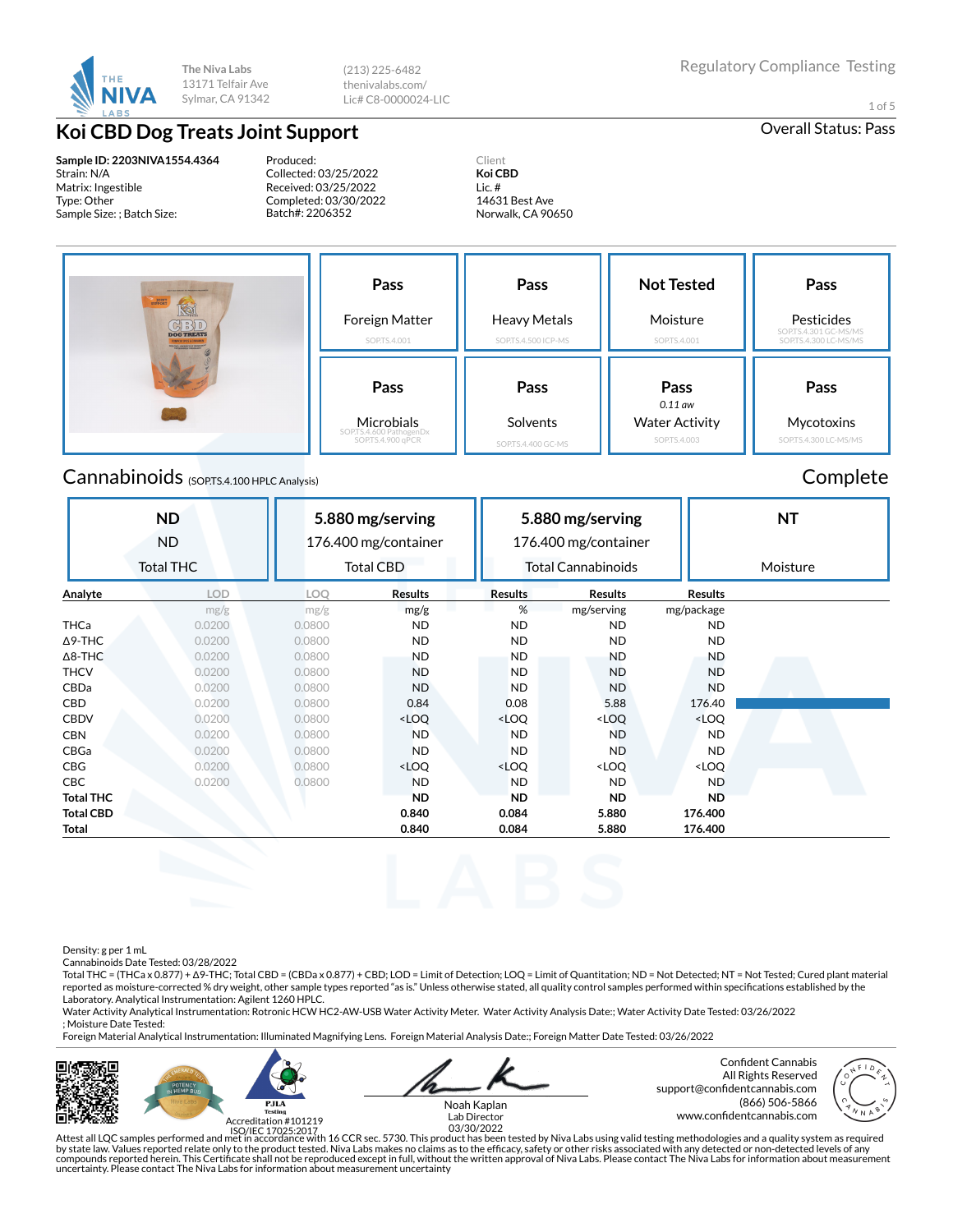

(213) 225-6482 thenivalabs.com/ Lic# C8-0000024-LIC

2 of 5

# **Koi CBD Dog Treats Joint Support** and Communication of the Coveral Status: Pass

### **Sample ID: 2203NIVA1554.4364** Strain: N/A Matrix: Ingestible Type: Other Sample Size: ; Batch Size:

Produced: Collected: 03/25/2022 Received: 03/25/2022 Completed: 03/30/2022 Batch#: 2206352

Client **Koi CBD** Lic. # 14631 Best Ave Norwalk, CA 90650

## Microbials Pass

| Analyte                       | <b>Results</b>     | <b>Status</b> |
|-------------------------------|--------------------|---------------|
| Aspergillus flavus            | <b>NR</b>          | <b>NT</b>     |
| Aspergillus fumigatus         | <b>NR</b>          | NT            |
| Aspergillus niger             | <b>NR</b>          | NT            |
| Aspergillus terreus           | N <sub>R</sub>     | NT            |
| Shiga toxin-producing E. Coli | Not Detected in 1g | Pass          |
| Salmonella SPP                | Not Detected in 1g | Pass          |

Date Tested: 03/29/2022

LOD = Limit of Detection; LOQ = Limit of Quantitation; ND = Not Detected; NT = Not Tested;<br>Unless otherwise stated, all quality control samples performed within specifications established by the Laboratory. Analytical Inst

| <b>Mycotoxins</b>       |            |       |       |                | Pass          |
|-------------------------|------------|-------|-------|----------------|---------------|
| Analyte                 | <b>LOD</b> | LOO.  | Limit | <b>Results</b> | <b>Status</b> |
|                         | µg/kg      | µg/kg | µg/kg | µg/kg          |               |
| <b>B1</b>               | 4.00       | 5.00  |       | <b>ND</b>      | Tested        |
| B <sub>2</sub>          | 4.00       | 5.00  |       | <b>ND</b>      | Tested        |
| G <sub>1</sub>          | 4.00       | 5.00  |       | <b>ND</b>      | Tested        |
| G <sub>2</sub>          | 4.00       | 5.00  |       | <b>ND</b>      | Tested        |
| <b>Total Aflatoxins</b> |            |       | 20    | <b>ND</b>      | Pass          |
| Ochratoxin A            | 16         | 20    | 20    | ND.            | Pass          |

Date Tested: 03/29/2022 LOD = Limit of Detection; LOQ = Limit of Quantitation; ND = Not Detected; NT = Not Tested;

Unless otherwise stated, all quality control samples performed within specifications established by the Laboratory. Analytical Instrumentation: Agilent 6470A LC-MS

| <b>Heavy Metals</b>                          |            |           |           |                                  | Pass          |
|----------------------------------------------|------------|-----------|-----------|----------------------------------|---------------|
| Analyte                                      | <b>LOD</b> | LOO       | Limit     | <b>Results</b>                   | <b>Status</b> |
|                                              | $\mu$ g/g  | $\mu$ g/g | $\mu$ g/g | $\mu$ g/g                        |               |
| Arsenic                                      | 0.009      | 0.090     | 1.5       | <loq< td=""><td>Pass</td></loq<> | Pass          |
| <b>The Company of the Company</b><br>Cadmium | 0.009      | 0.090     | 0.5       | <b>ND</b>                        | Pass          |
| Lead                                         | 0.009      | 0.090     | 0.5       | <b>ND</b>                        | Pass          |
| Mercury                                      | 0.005      | 0.020     |           | <b>ND</b>                        | Pass          |

Date Tested: 03/25/2022 LOD = Limit of Detection; LOQ = Limit of Quantitation; ND = Not Detected; NT = Not Tested;

Unless otherwise stated, all quality control samples performed within specifications established by the Laboratory. Analytical Instrumentation: Agilent 7900 ICP-MS







Noah Kaplan

Attest all LQC samples performed and met in accordance with 16 CCR sec. 5730. This product has been tested by Niva Labs using valid testing methodologies and a quality system as required<br>by state law. Values reported relat uncertainty. Please contact The Niva Labs for information about measurement uncertainty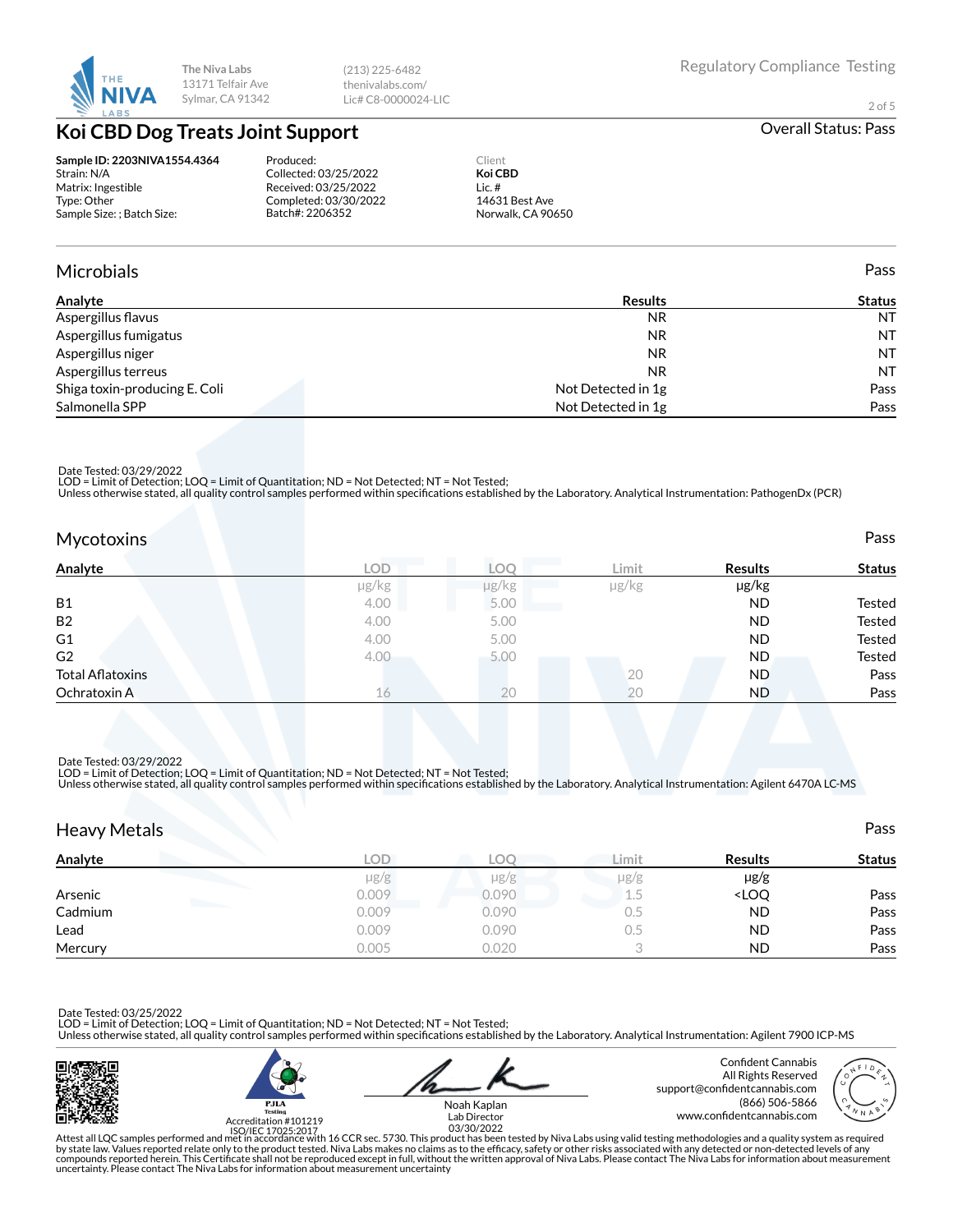

(213) 225-6482 thenivalabs.com/ Lic# C8-0000024-LIC

3 of 5

**Koi CBD Dog Treats Joint Support CONG CRIP CONGREGATE CONGREGATE CONGREGATE CONGREGATE CONGREGATE CONGREGATE** 

### **Sample ID: 2203NIVA1554.4364** Strain: N/A Matrix: Ingestible Type: Other Sample Size: ; Batch Size:

Produced: Collected: 03/25/2022 Received: 03/25/2022 Completed: 03/30/2022 Batch#: 2206352

Client **Koi CBD** Lic. # 14631 Best Ave Norwalk, CA 90650

## Pesticides **Passage Community Community Community** Passes and the extension of the extension of the extension of the extension of the extension of the extension of the extension of the extension of the extension of the ext

| Analyte             | <b>LOD</b> | <b>LOO</b> | Limit          | <b>Results</b> | <b>Status</b> | Analyte                 | <b>LOD</b> | <b>LOO</b> | Limit          | <b>Results</b> | <b>Status</b> |
|---------------------|------------|------------|----------------|----------------|---------------|-------------------------|------------|------------|----------------|----------------|---------------|
|                     | $\mu$ g/g  | $\mu$ g/g  | $\mu$ g/g      | $\mu$ g/g      |               |                         | $\mu$ g/g  | $\mu$ g/g  | $\mu$ g/g      | $\mu$ g/g      |               |
| Abamectin           | 0.040      | 0.050      | 0.3            | <b>ND</b>      | Pass          | Fludioxonil             | 0.040      | 0.050      | 30             | <b>ND</b>      | Pass          |
| Acephate            | 0.050      | 0.100      | 5              | <b>ND</b>      | Pass          | Hexythiazox             | 0.010      | 0.020      | $\overline{2}$ | <b>ND</b>      | Pass          |
| Acequinocyl         | 0.040      | 0.050      | 4              | <b>ND</b>      | Pass          | Imazalil                | 0.040      | 0.050      | 0.04           | <b>ND</b>      | Pass          |
| Acetamiprid         | 0.010      | 0.020      | 5              | <b>ND</b>      | Pass          | Imidacloprid            | 0.010      | 0.020      | 3              | <b>ND</b>      | Pass          |
| Aldicarb            | 0.010      | 0.020      | 0.01           | <b>ND</b>      | Pass          | <b>Kresoxim Methyl</b>  | 0.020      | 0.050      | $\mathbf 1$    | <b>ND</b>      | Pass          |
| Azoxystrobin        | 0.010      | 0.020      | 40             | <b>ND</b>      | Pass          | Malathion               | 0.010      | 0.020      | 5              | <b>ND</b>      | Pass          |
| <b>Bifenazate</b>   | 0.010      | 0.020      | 5              | <b>ND</b>      | Pass          | Metalaxyl               | 0.010      | 0.020      | 15             | <b>ND</b>      | Pass          |
| <b>Bifenthrin</b>   | 0.010      | 0.020      | 0.5            | <b>ND</b>      | Pass          | Methiocarb              | 0.010      | 0.020      | 0.01           | <b>ND</b>      | Pass          |
| <b>Boscalid</b>     | 0.040      | 0.050      | 10             | <b>ND</b>      | Pass          | Methomyl                | 0.010      | 0.020      | 0.1            | <b>ND</b>      | Pass          |
| Captan              | 0.100      | 0.100      | 5              | <b>ND</b>      | Pass          | Mevinphos               | 0.018      | 0.045      | 0.018          | <b>ND</b>      | Pass          |
| Carbaryl            | 0.020      | 0.050      | 0.5            | <b>ND</b>      | Pass          | Myclobutanil            | 0.040      | 0.050      | 9              | <b>ND</b>      | Pass          |
| Carbofuran          | 0.010      | 0.020      | 0.01           | <b>ND</b>      | Pass          | Naled                   | 0.040      | 0.050      | 0.5            | <b>ND</b>      | Pass          |
| Chlorantraniliprole | 0.040      | 0.050      | 40             | <b>ND</b>      | Pass          | Oxamyl                  | 0.010      | 0.020      | 0.2            | <b>ND</b>      | Pass          |
| Chlordane           | 0.030      | 0.050      | 0.03           | <b>ND</b>      | Pass          | Paclobutrazol           | 0.040      | 0.050      | 0.04           | <b>ND</b>      | Pass          |
| Chlorfenapyr        | 0.030      | 0.050      | 0.03           | <b>ND</b>      | Pass          | <b>Parathion Methyl</b> | 0.030      | 0.050      | 0.03           | <b>ND</b>      | Pass          |
| Chlorpyrifos        | 0.020      | 0.050      | 0.020          | <b>ND</b>      | Pass          | Pentachloronitrobenzene | 0.030      | 0.050      | 0.2            | <b>ND</b>      | Pass          |
| Clofentezine        | 0.010      | 0.020      | 0.5            | <b>ND</b>      | Pass          | Permethrin              | 0.020      | 0.050      | 20             | <b>ND</b>      | Pass          |
| Coumaphos           | 0.050      | 0.100      | 0.05           | <b>ND</b>      | Pass          | Phosmet                 | 0.010      | 0.020      | 0.2            | <b>ND</b>      | Pass          |
| Cyfluthrin          | 0.050      | 0.100      | 1              | <b>ND</b>      | Pass          | Piperonyl Butoxide      | 0.010      | 0.020      | 8              | <b>ND</b>      | Pass          |
| Cypermethrin        | 0.050      | 0.100      | $\mathbf 1$    | <b>ND</b>      | Pass          | Prallethrin             | 0.040      | 0.050      | 0.4            | <b>ND</b>      | Pass          |
| Daminozide          | 0.040      | 0.050      | 0.04           | <b>ND</b>      | Pass          | Propiconazole           | 0.040      | 0.050      | 20             | <b>ND</b>      | Pass          |
| Diazinon            | 0.010      | 0.020      | 0.2            | <b>ND</b>      | Pass          | Propoxur                | 0.010      | 0.020      | 0.01           | <b>ND</b>      | Pass          |
| <b>Dichlorvos</b>   | 0.050      | 0.100      | 0.05           | <b>ND</b>      | Pass          | Pyrethrins              | 0.042      | 0.084      | 1              | <b>ND</b>      | Pass          |
| Dimethoate          | 0.010      | 0.020      | 0.01           | <b>ND</b>      | Pass          | Pyridaben               | 0.030      | 0.050      | 3              | <b>ND</b>      | Pass          |
| Dimethomorph        | 0.020      | 0.050      | 20             | <b>ND</b>      | Pass          | Spinetoram              | 0.041      | 0.061      | 3              | <b>ND</b>      | Pass          |
| Ethoprophos         | 0.010      | 0.020      | 0.01           | <b>ND</b>      | Pass          | Spinosad                | 0.019      | 0.048      | 3              | <b>ND</b>      | Pass          |
| Etofenprox          | 0.010      | 0.020      | 0.01           | <b>ND</b>      | Pass          | Spiromesifen            | 0.010      | 0.020      | 12             | <b>ND</b>      | Pass          |
| Etoxazole           | 0.010      | 0.020      | 1.5            | <b>ND</b>      | Pass          | Spirotetramat           | 0.020      | 0.050      | 13             | <b>ND</b>      | Pass          |
| Fenhexamid          | 0.040      | 0.050      | 10             | <b>ND</b>      | Pass          | Spiroxamine             | 0.010      | 0.020      | 0.01           | <b>ND</b>      | Pass          |
| Fenoxycarb          | 0.010      | 0.020      | 0.01           | <b>ND</b>      | Pass          | Tebuconazole            | 0.050      | 0.100      | $\overline{2}$ | <b>ND</b>      | Pass          |
| Fenpyroximate       | 0.010      | 0.020      | $\mathbf{2}$   | <b>ND</b>      | Pass          | Thiacloprid             | 0.010      | 0.020      | 0.01           | <b>ND</b>      | Pass          |
| Fipronil            | 0.040      | 0.050      | 0.04           | <b>ND</b>      | Pass          | Thiamethoxam            | 0.010      | 0.020      | 4.5            | <b>ND</b>      | Pass          |
| Flonicamid          | 0.010      | 0.020      | $\overline{2}$ | <b>ND</b>      | Pass          | Trifloxystrobin         | 0.010      | 0.020      | 30             | <b>ND</b>      | Pass          |
|                     |            |            |                |                |               |                         |            |            |                |                |               |

Date Tested: 03/29/2022

 LOD = Limit of Detection; LOQ = Limit of Quantitation; ND = Not Detected; NT = Not Tested; Unless otherwise stated, all quality control samples performed within specifications established by the Laboratory. Analytical Instrumentation: Agilent 6470A LC-MS;<br>Agilent 7010B GC-MS





Confident Cannabis All Rights Reserved support@confidentcannabis.com (866) 506-5866



www.con×dentcannabis.com Lab Director 03/30/2022Noah Kaplan

Attest all LQC samples performed and met in accordance with 16 CCR sec. 5730. This product has been tested by Niva Labs using valid testing methodologies and a quality system as required<br>by state law. Values reported relat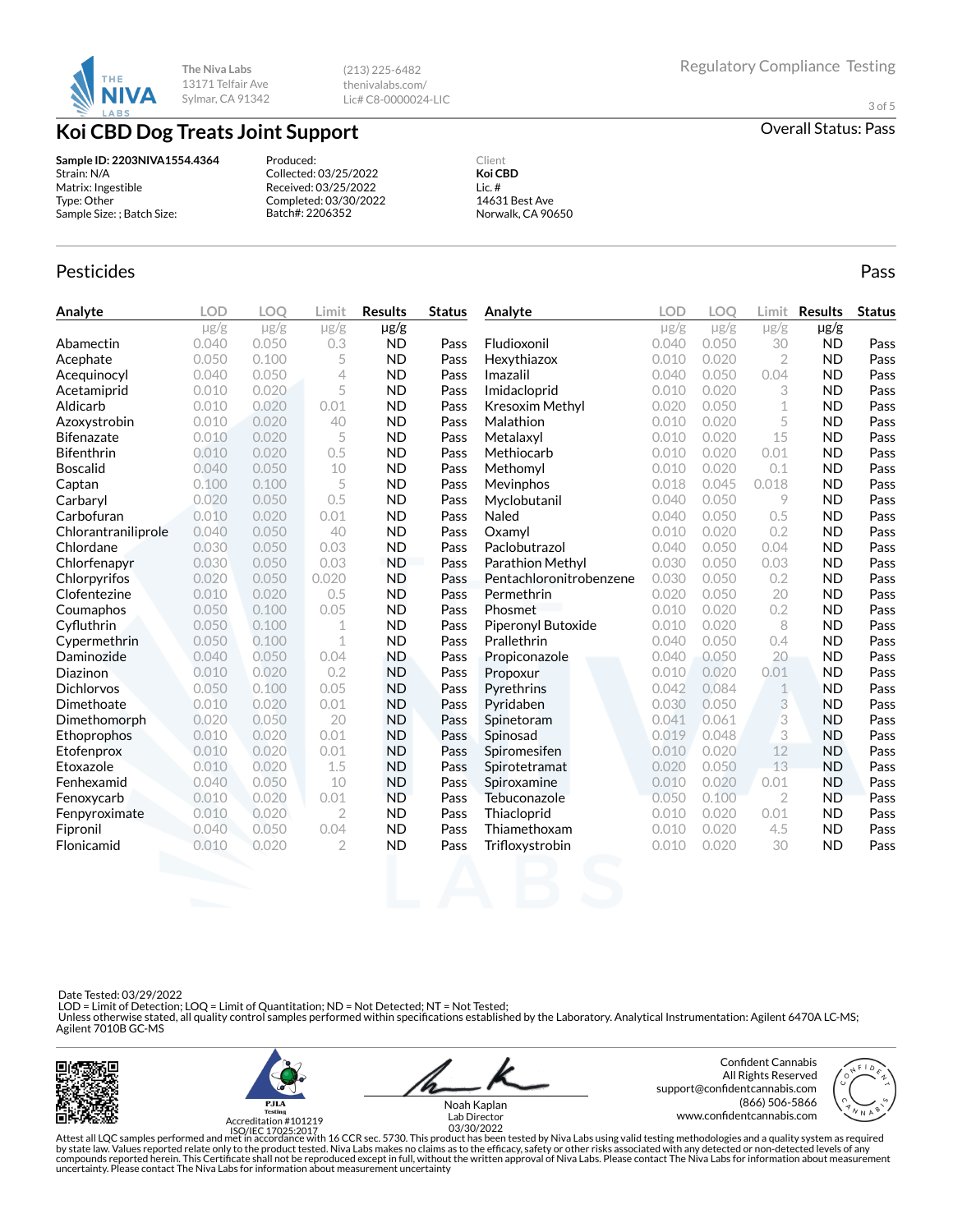

(213) 225-6482 thenivalabs.com/ Lic# C8-0000024-LIC

4 of 5

# **Koi CBD Dog Treats Joint Support CRU** COVER **CONSIDERING CRUP COVER ALL STATES Overall Status: Pass**

**Sample ID: 2203NIVA1554.4364** Strain: N/A Matrix: Ingestible Type: Other Sample Size: ; Batch Size:

Produced: Collected: 03/25/2022 Received: 03/25/2022 Completed: 03/30/2022 Batch#: 2206352

**Koi CBD** Lic. # 14631 Best Ave Norwalk, CA 90650

Client

### Residual Solvents

| Analyte            | <b>LOD</b> | <b>LOO</b> | Limit     | <b>Results</b> | <b>Status</b> |
|--------------------|------------|------------|-----------|----------------|---------------|
|                    | $\mu$ g/g  | $\mu$ g/g  | $\mu$ g/g | $\mu$ g/g      | Pass          |
| 1,2-Dichloroethane | 0.25       | 0.50       | 1.0       | ND             | Pass          |
| Acetone            | 5.0        | 10         | 5000      | <b>ND</b>      | Pass          |
| Acetonitrile       | 5.0        | 10         | 410       | <b>ND</b>      | Pass          |
| Benzene            | 0.25       | 0.50       | 1.0       | <b>ND</b>      | Pass          |
| <b>Butane</b>      | 5.0        | 10         | 5000      | <b>ND</b>      | Pass          |
| Chloroform         | 0.25       | 0.50       | 1.0       | <b>ND</b>      | Pass          |
| Ethanol            | 5.0        | 10         | 5000      | <b>ND</b>      | Pass          |
| Ethyl-Acetate      | 5.0        | 10         | 5000      | <b>ND</b>      | Pass          |
| Ethyl-Ether        | 5.0        | 10         | 5000      | <b>ND</b>      | Pass          |
| Ethylene Oxide     | 0.50       | 1.0        | 1.0       | <b>ND</b>      | Pass          |
| Heptane            | 5.0        | 10         | 5000      | <b>ND</b>      | Pass          |
| Isopropanol        | 5.0        | 10         | 5000      | <b>ND</b>      | Pass          |
| Methanol           | 5.0        | 10         | 3000      | <b>ND</b>      | Pass          |
| Methylene Chloride | 0.25       | 0.50       | 1.0       | <b>ND</b>      | Pass          |
| n-Hexane           | 5.0        | 10         | 290       | <b>ND</b>      | Pass          |
| Pentane            | 5.0        | 10         | 5000      | <b>ND</b>      | Pass          |
| Propane            | 5.0        | 10         | 5000      | <b>ND</b>      | Pass          |
| Toluene            | 5.0        | 10         | 890       | ND             | Pass          |
| Trichloroethene    | 0.25       | 0.50       | 1.0       | <b>ND</b>      | Pass          |
| Xylenes            | 5.0        | 10         | 2170      | <b>ND</b>      | Pass          |

Date Tested: 03/28/2022 LOD = Limit of Detection; LOQ = Limit of Quantitation; ND = Not Detected; NT = Not Tested;<br>Unless otherwise stated, all quality control samples performed within specifications established by the Lab





Noah Kaplan

Confident Cannabis All Rights Reserved support@confidentcannabis.com (866) 506-5866 www.con×dentcannabis.com Lab Director 03/30/2022



Attest all LQC samples performed and met in accordance with 16 CCR sec. 5730. This product has been tested by Niva Labs using valid testing methodologies and a quality system as required<br>by state law. Values reported relat